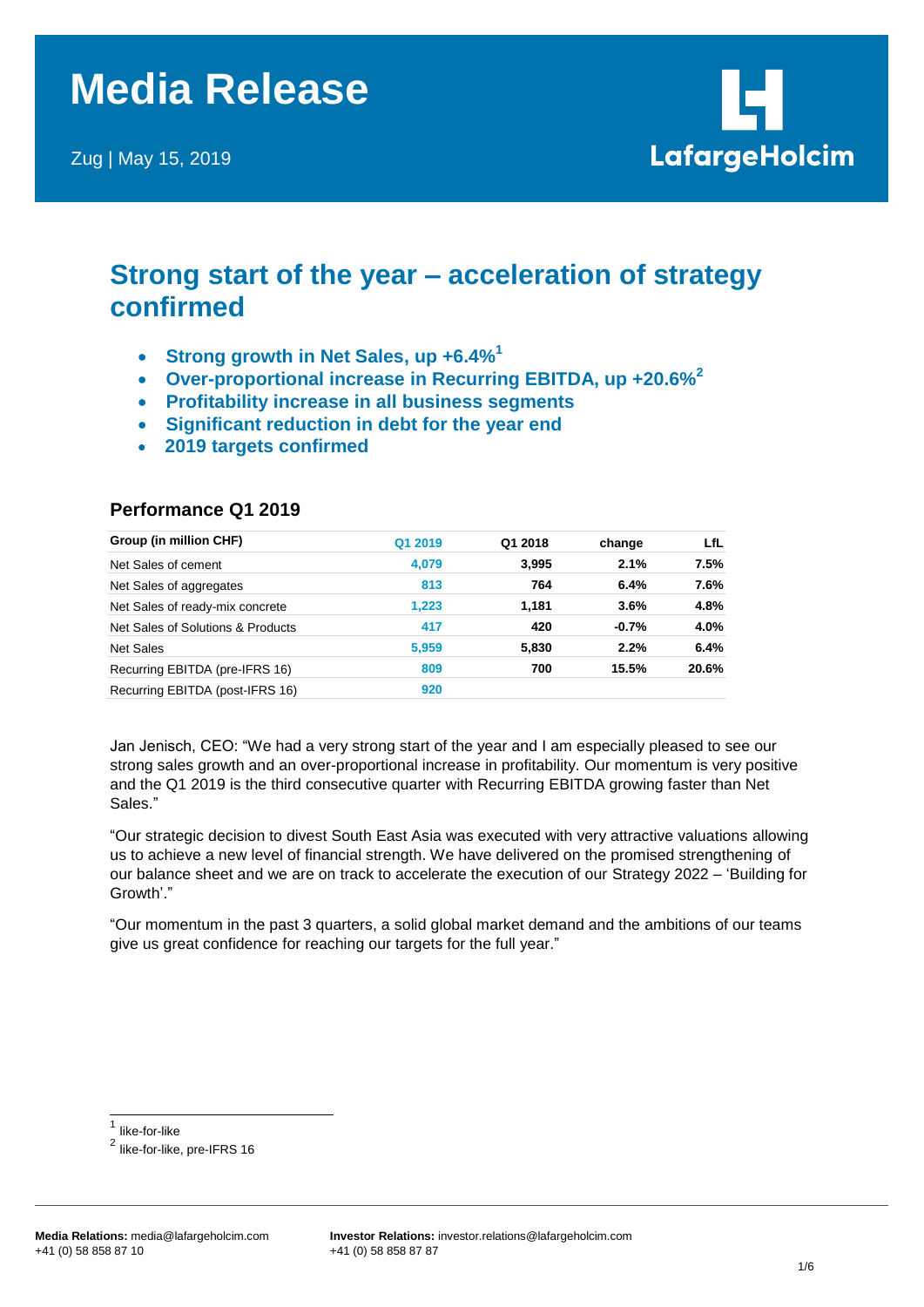

## **CONTINUATION OF STRONG MOMENTUM**

Like-for-like Net Sales grew by 6.4 percent for the first quarter compared to the prior-year period, while Recurring EBITDA grew over proportionally by 20.6 percent<sup>3</sup>.

The Europe region delivered very good results with strong volume growth in all business segments and significant price increases. Improved operational efficiency in our plants and an early start of the construction season allowed the company to grow margins further.

The North America region had a good start of the year, with good volume growth in the quarter and several multi-year construction contracts supporting a strong order book. The region also made further progress on its cost savings program.

The Latin America region delivered a resilient performance in a softer market environment. Effective price management and cost savings nearly offset the challenging environment in key countries. Recovery is ongoing in Brazil and Colombia while Mexico and Argentina experienced lower cement demand.

The Asia Pacific region continued its strong momentum based on strong cement demand in India and progressive price improvement in most markets. Profitability in Australia and the Philippines was higher and China continued to contribute solidly to a positive result in the region.

Markets in the Middle East Africa region have started to stabilize overall. Turnaround plans in several countries are delivering visible results. Changes in supply and demand in key countries are still impacting prices.

#### **STRATEGY 2022**

Our growth strategy generated strong sales growth and an over proportional increase in profitability. The execution of Strategy 2022 – "Building for Growth" is building up momentum and Q1 2019 is the third consecutive quarter with Recurring EBITDA growing faster than Net Sales.

Growth was achieved in all four business segments supported by solid global market demand. Four bolt-on acquisitions were completed in North America, Australia and Europe and key investment programs have progressed.

The CHF 400 million SG&A cost savings program has supported the quarter's performance and is on track to deliver the targets for the full year. The Recurring EBITDA has increased in all four business segments. The Aggregates and the Ready-mix Concrete business segments continued to improve margins and to close the gap to best in class performance.

Based on our strategic portfolio review, the exit from the increasingly hyper competitive arena in South East Asia was executed. The divestments were achieved at very attractive valuations leading to a new level of financial strength. The Net Debt to Recurring EBITDA ratio is expected to improve by 0.6 times at the closing of all transactions and we are over achieving on our ambitious de-leveraging targets for 2019. Both credit rating agencies, Moody's and Standard Poor's, upgraded the outlook for LafargeHolcim to "stable" in March 2019.

 3 like-for-like, pre-IFRS 16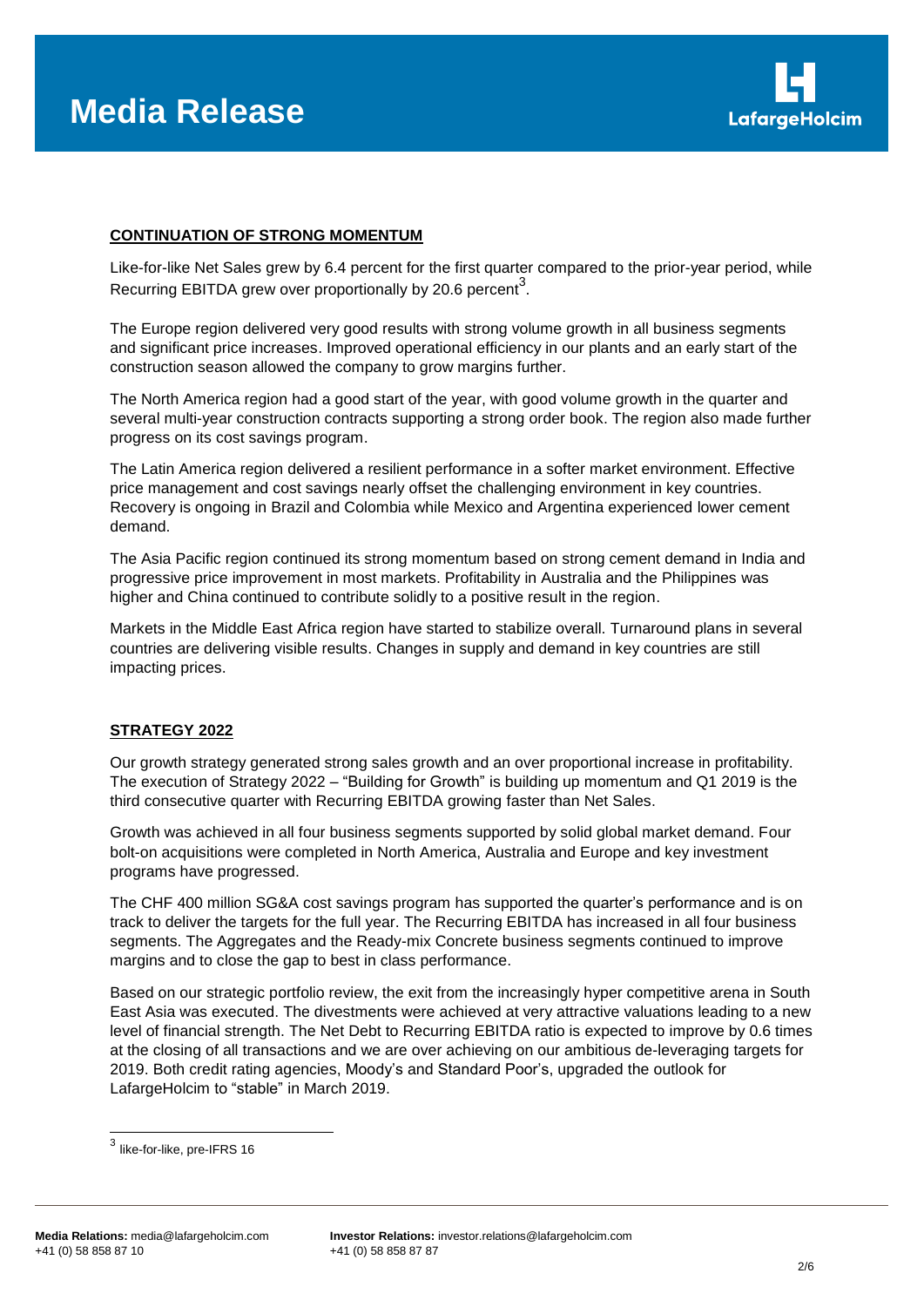# **Media Release**

Zug | May 15, 2019



# **OUTLOOK**

The positive momentum in Q1 is expected to continue in 2019 with:

- Continued market growth in North America
- Softer but stabilizing cement demand in Latin America
- Continued demand growth across most countries in Europe
- Challenging but stabilizing market conditions in Middle East Africa
- Continued demand growth in Asia Pacific

Based on the above trends and the successful execution of Strategy 2022, the previously communicated targets for 2019 are confirmed:

- Net Sales growth of 3 to 5 percent on a like-for-like basis
- Recurring EBITDA growth<sup>4</sup> of at least 5 percent on a like-for-like basis
- Ratio of Net Debt to Recurring EBITDA 2 times or less by end of 2019<sup>2</sup>
- Continue improving cash conversion
- Capex and bolt-on acquisitions of less than CHF 2 billion

# **GROUP AND REGIONAL FIGURES**

#### **Group**

|                                 |                        | Q1 2019 | Q1 2018 | ±%     | ±% like-for-like |
|---------------------------------|------------------------|---------|---------|--------|------------------|
| Sales of cement                 | million t              | 50.1    | 50.0    | 0.1    | 4.6              |
| Sales of aggregates             | million t              | 49.6    | 49.8    | $-0.2$ |                  |
| Sales of ready-mix concrete     | million m <sup>3</sup> | 11.4    | 11.1    | 2.1    | 2.9              |
| <b>Net Sales</b>                | million CHF            | 5,959   | 5.830   | 2.2    | 6.4              |
| Recurring EBITDA (pre-IFRS 16)  | million CHF            | 809     | 700     | 15.5   | 20.6             |
| Recurring EBITDA (post-IFRS 16) | million CHF            | 920     |         |        |                  |

#### **Asia Pacific**

|                                 |               | Q1 2019 | Q1 2018 | ±%      | $±%$ like-for-like |
|---------------------------------|---------------|---------|---------|---------|--------------------|
| Sales of cement                 | million t     | 20.9    | 22.6    | $-7.6$  | 2.2                |
| Sales of aggregates             | million t     | 6.6     | 7.6     | $-13.6$ | -8.7               |
| Sales of ready-mix concrete     | million $m^3$ | 2.9     | 3.1     | $-6.1$  | 0.8                |
| Net Sales                       | million CHF   | 1.745   | 1.836   | $-5.0$  | 4.3                |
| Recurring EBITDA (pre-IFRS 16)  | million CHF   | 341     | 299     | 14.0    | 22.5               |
| Recurring EBITDA (post-IFRS 16) | million CHF   | 356     |         |         |                    |

4 Pre-IFRS 16

l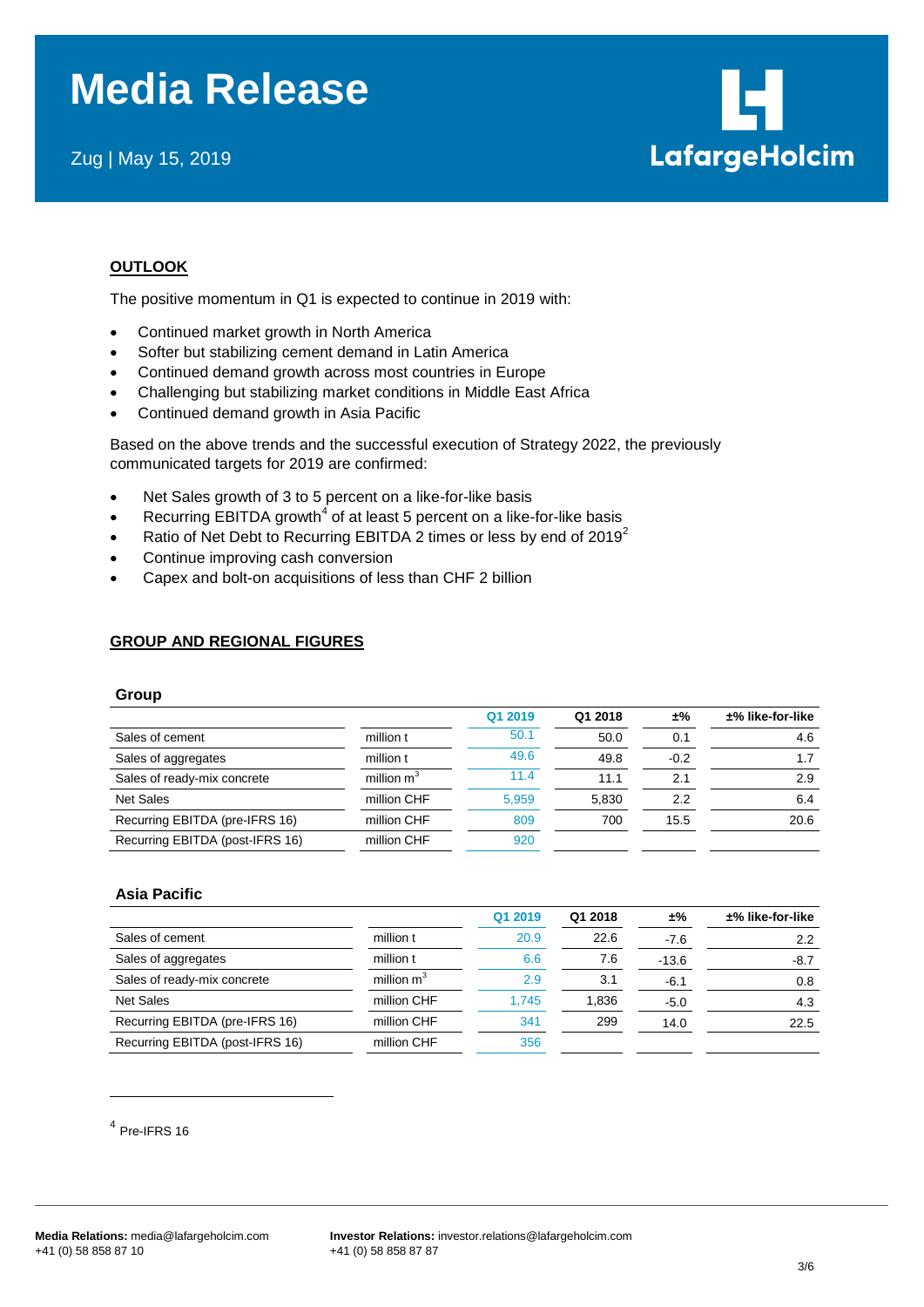

# **GROUP AND REGIONAL FIGURES** (continued)

#### **Europe**

|                                 |              | Q1 2019 | Q1 2018 | ±%   | $±%$ like-for-like |
|---------------------------------|--------------|---------|---------|------|--------------------|
| Sales of cement                 | million t    | 9.6     | 8.3     | 15.8 | 15.8               |
| Sales of aggregates             | million t    | 26.2    | 25.4    | 3.3  | 5.8                |
| Sales of ready-mix concrete     | million $m3$ | 4.6     | 4.1     | 12.1 | 11.7               |
| <b>Net Sales</b>                | million CHF  | 1,703   | 1.518   | 12.2 | 15.7               |
| Recurring EBITDA (pre-IFRS 16)  | million CHF  | 155     | 90      | 72.9 | 76.7               |
| Recurring EBITDA (post-IFRS 16) | million CHF  | 188     |         |      |                    |
|                                 |              |         |         |      |                    |

#### **Latin America**

|                                 |               | Q1 2019 | Q1 2018 | ±%     | $±%$ like-for-like |
|---------------------------------|---------------|---------|---------|--------|--------------------|
| Sales of cement                 | million t     | 5.9     | 6.1     | $-2.6$ | $-2.6$             |
| Sales of aggregates             | million t     | 0.9     | 0.8     | 4.7    | 4.7                |
| Sales of ready-mix concrete     | million $m^3$ | 1.2     | 1.3     | $-8.8$ | $-8.8$             |
| <b>Net Sales</b>                | million CHF   | 636     | 686     | $-7.4$ | 4.2                |
| Recurring EBITDA (pre-IFRS 16)  | million CHF   | 220     | 236     | -6.7   | $-1.6$             |
| Recurring EBITDA (post-IFRS 16) | million CHF   | 227     |         |        |                    |

# **Middle East Africa**

|                                 |               | Q1 2019 | Q1 2018 | ±%      | $±%$ like-for-like |
|---------------------------------|---------------|---------|---------|---------|--------------------|
| Sales of cement                 | million t     | 8.8     | 9.0     | -2.1    | $-2.1$             |
| Sales of aggregates             | million t     | 1.7     | 1.9     | $-9.6$  | $-9.6$             |
| Sales of ready-mix concrete     | million $m^3$ | 1.0     | 1.0     | 0.4     | 0.4                |
| <b>Net Sales</b>                | million CHF   | 736     | 750     | $-1.9$  | $-2.4$             |
| Recurring EBITDA (pre-IFRS 16)  | million CHF   | 151     | 176     | $-14.5$ | $-15.8$            |
| Recurring EBITDA (post-IFRS 16) | million CHF   | 171     |         |         |                    |

#### **North America**

|                                 |              | Q1 2019 | Q1 2018 | ±%   | $±%$ like-for-like |
|---------------------------------|--------------|---------|---------|------|--------------------|
| Sales of cement                 | million t    | 3.4     | 3.2     | 4.7  | 4.7                |
| Sales of aggregates             | million t    | 14.2    | 14.0    | 1.7  |                    |
| Sales of ready-mix concrete     | million $m3$ | 1.8     | 1.7     | 2.5  | $-4.1$             |
| <b>Net Sales</b>                | million CHF  | 951     | 867     | 9.7  | 4.0                |
| Recurring EBITDA (pre-IFRS 16)  | million CHF  | 14      |         | 76.1 | 38.1               |
| Recurring EBITDA (post-IFRS 16) | Million CHF  | 46      |         |      |                    |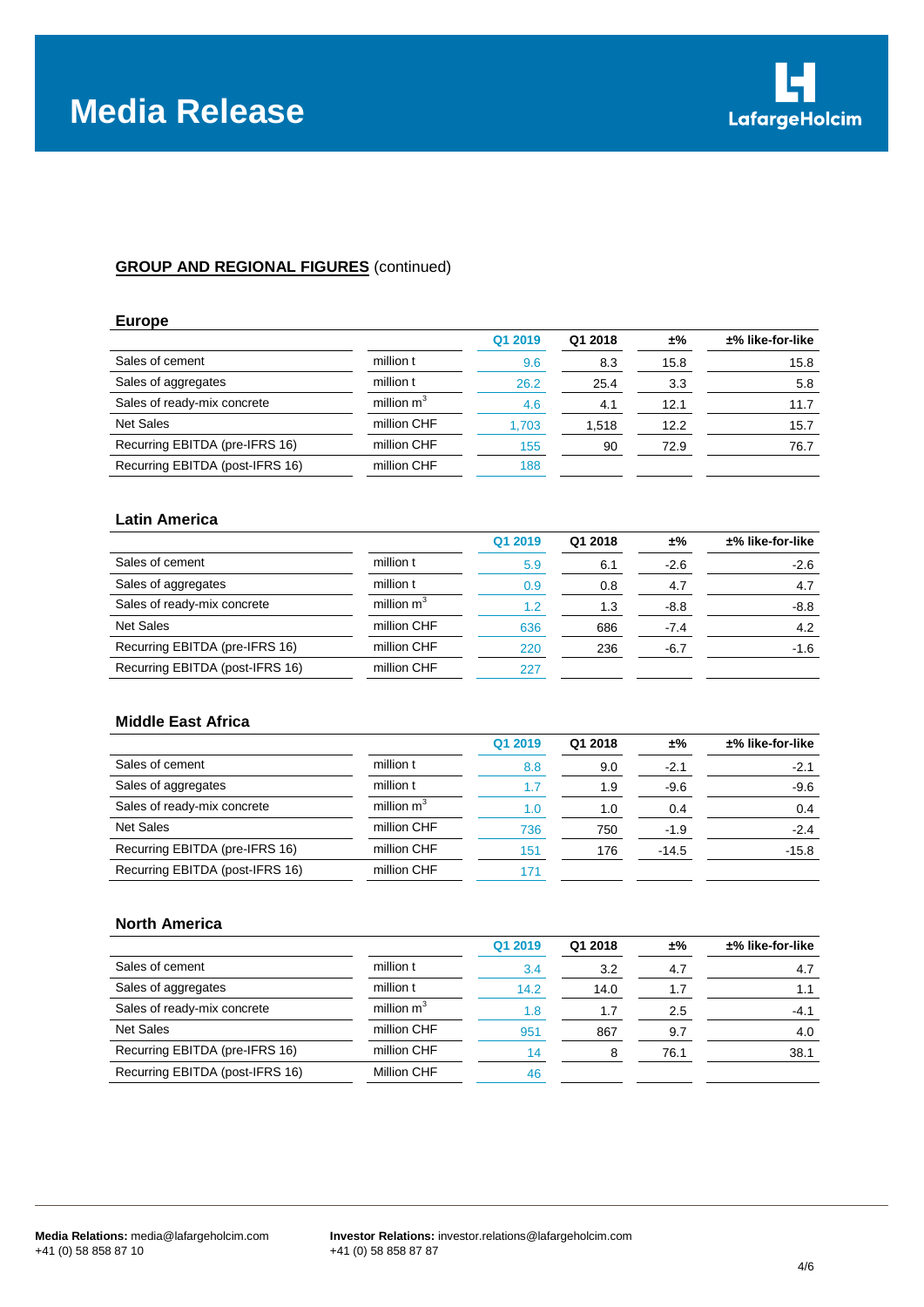

# **RECONCILIATION TO GROUP ACCOUNTS**

Reconciling measures of profit and loss to the consolidated statement of income of LafargeHolcim

| <b>Million CHF</b>                | Q1 2019 | Q1 2018 |
|-----------------------------------|---------|---------|
| <b>Recurring EBITDA*</b>          | 920     | 700     |
| Depreciation and amortization and | (615)   | (577)   |
| impairment of operating assets**  |         |         |
| Restructuring, litigation,        | (18)    | (55)    |
| implementation and other          |         |         |
| non-recurring costs               |         |         |
| <b>Operating profit</b>           | 288     | 68      |

\* including CHF 111 million of IFRS16 lease impact

\*\* including CHF (102) million of IFRS16 lease impact

#### **ADDITIONAL INFORMATION**

#### **Non-GAAP definitions**

Some non-GAAP measures are used in this release to help describe the performance of LafargeHolcim. A full set of these non-GAAP definitions can be found on our *[website](http://www.lafargeholcim.com/non-gaap-measures)*.

#### **Analyst presentation**

The analyst presentation of the first quarter trading update is available on our website at *[www.lafargeholcim.com](http://www.lafargeholcim.com/)*.

**Analyst call:** 08:30 CET, May 15, 2019

#### **ABOUT LAFARGEHOLCIM**

LafargeHolcim is the global leader in building materials and solutions. We are active in four business segments: Cement, Aggregates, Ready-Mix Concrete and Solutions & Products.

With leading positions in all regions of the world and a balanced portfolio between developing and mature markets, LafargeHolcim offers a broad range of high-quality building materials and solutions. LafargeHolcim experts solve the challenges that customers face around the world, whether they are building individual homes or major infrastructure projects. Demand for LafargeHolcim materials and solutions is driven by global population growth, urbanization, improved living standards and sustainable construction. Around 75,000 people work for the company in around 80 countries.

More information is available on *[www.lafargeholcim.com](http://www.lafargeholcim.com/)*